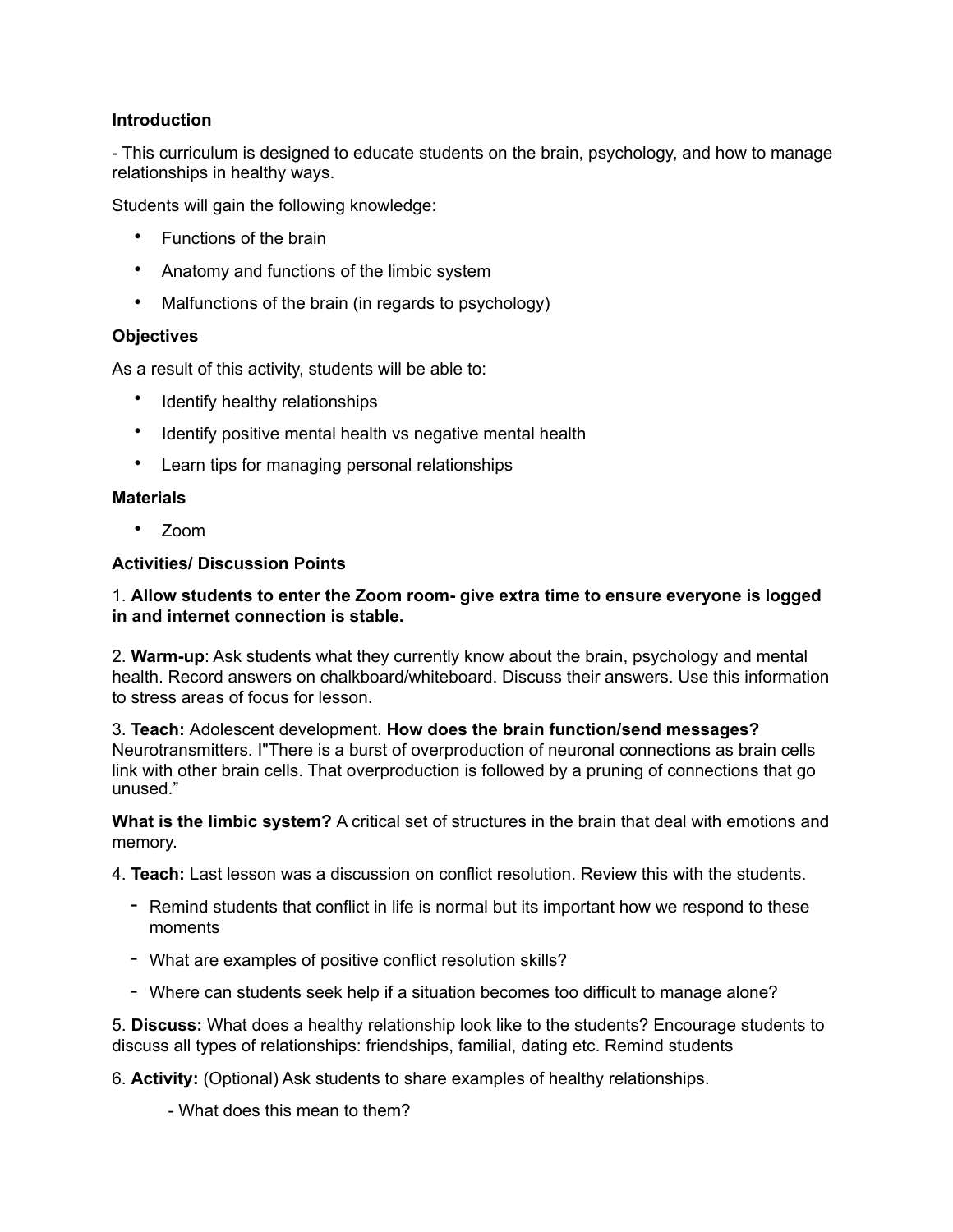- Do they find the majority of their personal relationships enjoyable, stressful or both?
- If at all, what do they find to be the most difficult part of relationships?

7. **Discuss: What is stress?** Stress is a feeling of emotional or physical tension. It can come from any event or thought that makes you feel frustrated, angry, or nervous. Stress is your body's reaction to a challenge or demand.

 - **NOT ALL STRESS IS BAD STRESS.** There are plenty of instances where stress can be positive. **Can you give any examples?** *Example:* Like feeling nervous before an exam. However, if it escalates, it can become negative and cause anxiety.

## 8. **Discuss: What is anxiety?**

 **-** Anxiety is a feeling of worry, nervousness, or unease, typically about an imminent event or something with an uncertain outcome. **If a relationship causes you persistent, ongoing anxiety, is it healthy?**

9. **Discuss:** Positive Mental Health

- High Self Esteem
- Confidence
- "Staying true to self"
- Positive Engagement with others
- Saying "No" appropriately
- Calm, clear expressions of emotions

10. **Discuss:** Negative Mental Health

- **Comparison**
- "Bottling"
- Over-thinking
- Low Self-Esteem
- Negativity and anger towards self and others
- Abnormal Withdrawal
- Depression
- Thoughts of Self-Harm or Suicide
- 11. **Discuss**: As a group, discuss healthy ways to cope with stress and anxiety in regards to relationships.
	- Think positive.
		- o For example: Conflicts can arise with your parents. But try understanding that your parents, are regular people, just older and trying their best. This is the same for you. Parents can make mistakes too. Give them benefit of the doubt and think positively. This is a key thought process in healthy relationships. Understanding